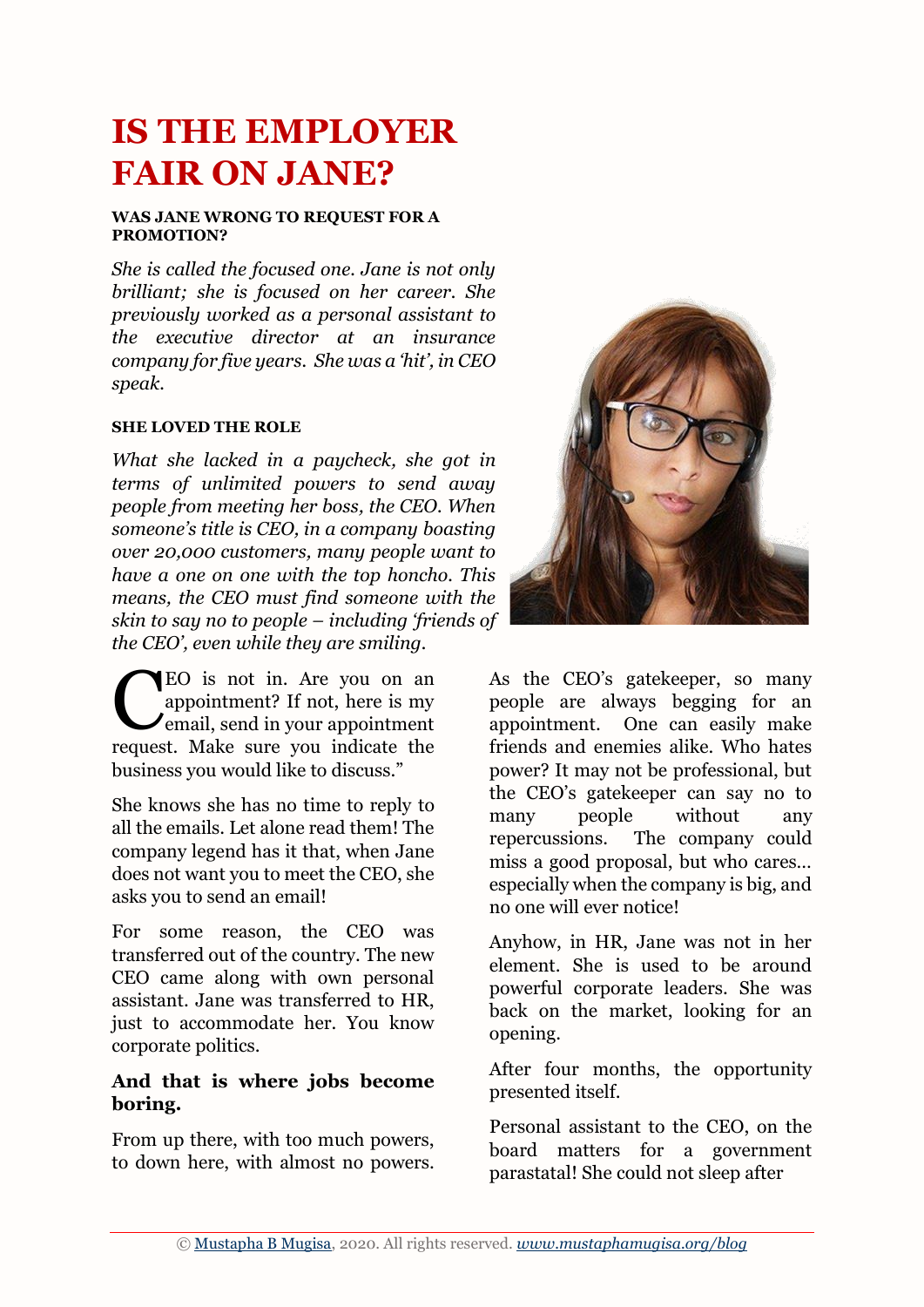When you have the stated minimum requirements, you are closer to the opportunity than you think. Jane had experience being around CEOs. She sometimes acted as an advance force – if the CEO was visiting a restaurant, Jane would move earlier to study the environment and update the boss. You know – the boss should not come too early or too late. And the boss needs to be 'protected' in case the venue is not suitable. And so on. Using this experience, she approached the recruiter and spoke to HR (can you imagine this too much confidence), and the current PA to the CEO.

Heck, she even requested to greet the CEO, which she did and used the opportunity to talk about her experience with the former insurance top honcho, who was well known to this CEO. With that common ground established, she did her informal interview. Imagine the request by the CEO for the new phone number of the insurance CEO, from her. She had it and this closed the deal. The other CEO said she is the right person for the job.

As other people were submitting their CVs, going through aptitude and all that time wasters, she had got her slot. She did it to comply with the process. The letter of offer finally came, which was no surprise. She now had her dream job.

# **The new role**

The only person that keeps the CEO up at night is the board chairman. And any

upcoming board meeting is given a priority. The board supervises the executive, which the CEO heads, so the CEO needs support to 'look after the board.'

To reduce workload and make the process easy, the CEO created a new role – PA for board affairs. This PA specific role is to obtain board papers from all department heads, summarize them into board papers. And make board packs.

# **It made sense.**

There was another challenge. The head of legal is the official company secretary. And in that role, must be present in all board meetings to take minutes. But with the PA for board affairs now in the house, the 'Board Secretary' asked her to be present to take board minutes as well. The real Secretary to the Board work was to review, print out and sign.

Hence came the instructions. When you are in the board room, you are a 'fly on the wall.' Meaning that thou shall not speak any word. You are in the board room as a minute taker. You are not supposed to be there. But just to help the executive capture the proceedings of the meeting. That is all. Even to greet the board members, you are not allowed, unless they greet you. You shall not write in the board attendance. You are not a board member.

She nodded to confirm the understanding of the instructions.

# **Two years later, she became burnt out.**

She does strategic work. But earns far less than the Company Secretary, yet she does most of the work. The only difference is that the real Company